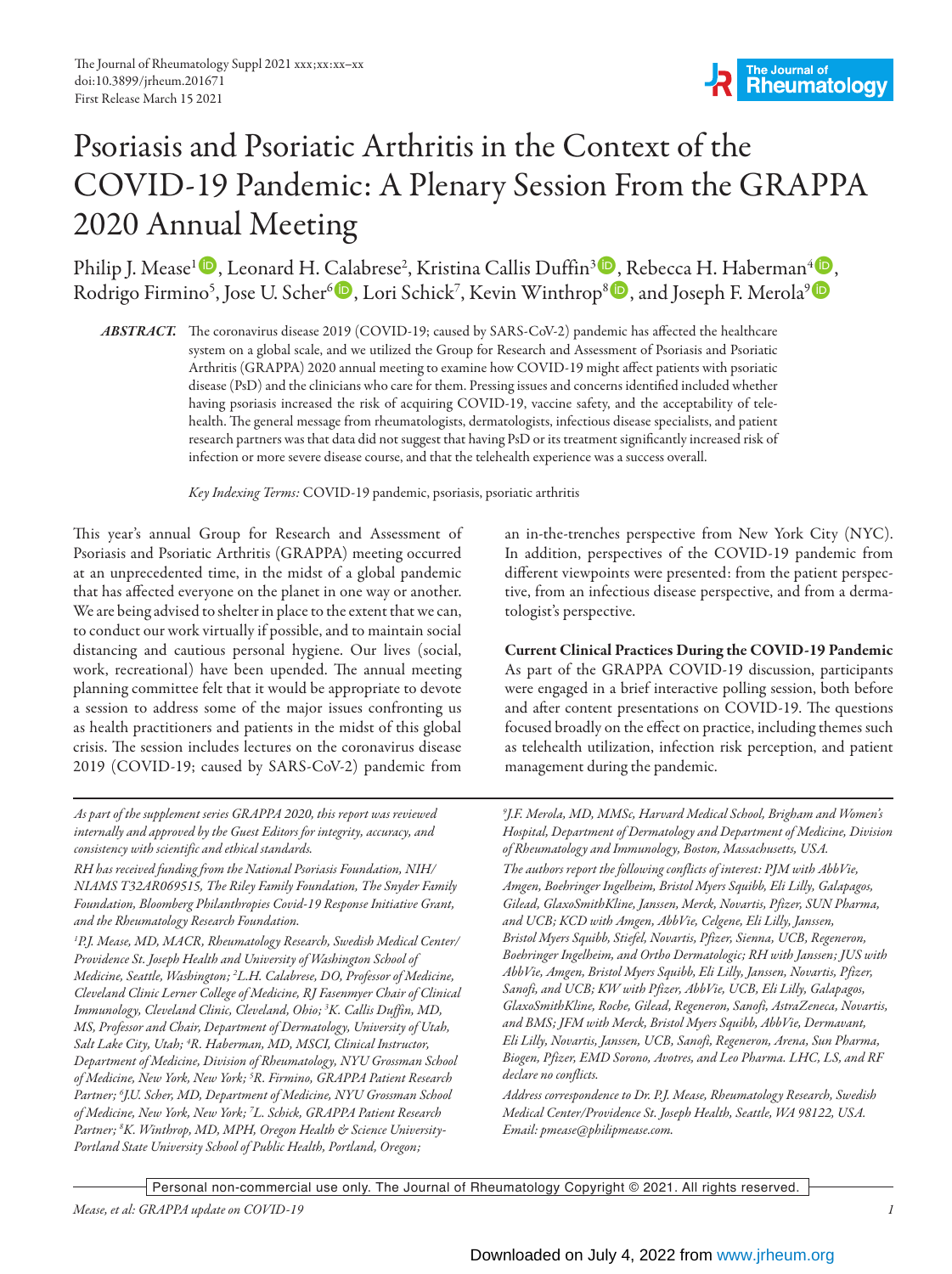The presession polled over 50 conference participants to assess clinical practices and attitudes over the past few months (May–June 2020) during the pandemic. The use of virtual medical visits has become more popular in an effort to reduce potential COVID-19 exposures during in-person clinic visits. The use of virtual visits (through telehealth) ranged from 83% to 95% for patients with psoriasis or PsA. As shown in Figure 1, the use of virtual visits was less frequent if the patient was new (48% reported that only 1–25% visits were virtual), while the use of virtual visits was more common for established patients (46% reported that 76–100% used virtual visits). Modification of systematic medications in psoriatic patients (dose adjustment or discontinuation) was more commonly due to treatment-associated concerns (64%) compared to concerns over increased risk of adverse reactions in COVID-19 patients (47%). As shown in Figure 2, medication changes were not common

(60% reported only changing medications in "a few" patients due to treatment concerns, and 38% reported modifying medications due to COVID-19 in "a few" patients). As telehealth is becoming more popular, 10 statements were provided on the survey and participants chose all that they felt applied as relevant to PsD care. The top 5 of 10 statements chosen were as follows: (1) "[telehealth is] a barrier to diagnosis of patients and should be kept to a minimum" (18%,  $n = 25$ ); (2) "I feel that telehealth has kept my patients, staff and myself safer during this time"  $(17.3\%, n = 24);$ (3) "[telehealth is] a useful resource for follow-up/monitoring of patients and should have a greater role in healthcare delivery post COVID-19" (17.3%, n = 24); (4) "[telehealth is] a useful resource that strengthens the patient-physician relationship and should have a greater role post COVID-19" (12.2%,  $n = 17$ ); and (5) "[telehealth is] a useful resource to facilitate treating patients and should have a greater role post COVID-19" (11.5%,  $n = 16$ ).



*Figure 1*. Percentage of surveyed GRAPPA members who manage new patients (black bars) with psoriasis or psoriatic arthritis virtually  $(n = 32)$  compared to established (gray bars) patients (n = 43) in the past 2 months (May–June 2020) during the COVID-19 pandemic. COVID-19: coronavirus disease 2019 (caused by SARS-CoV-2); GRAPPA: Group for Research and Assessment of Psoriasis and Psoriatic Arthritis.



*Figure 2*. Percentage of surveyed GRAPPA members who have adjusted or discontinued systematic psoriatic medications due to concerns about treatment-associated adverse reactions (black bars) compared to concerns relating to COVID-19 infection (grey bars). COVID-19: coronavirus disease 2019 (caused by SARS-CoV-2); GRAPPA: Group for Research and Assessment of Psoriasis and Psoriatic Arthritis.

Personal non-commercial use only. The Journal of Rheumatology Copyright © 2021. All rights reserved.

*2 The Journal of Rheumatology 2021;doi:10.3899/jrheum.201671*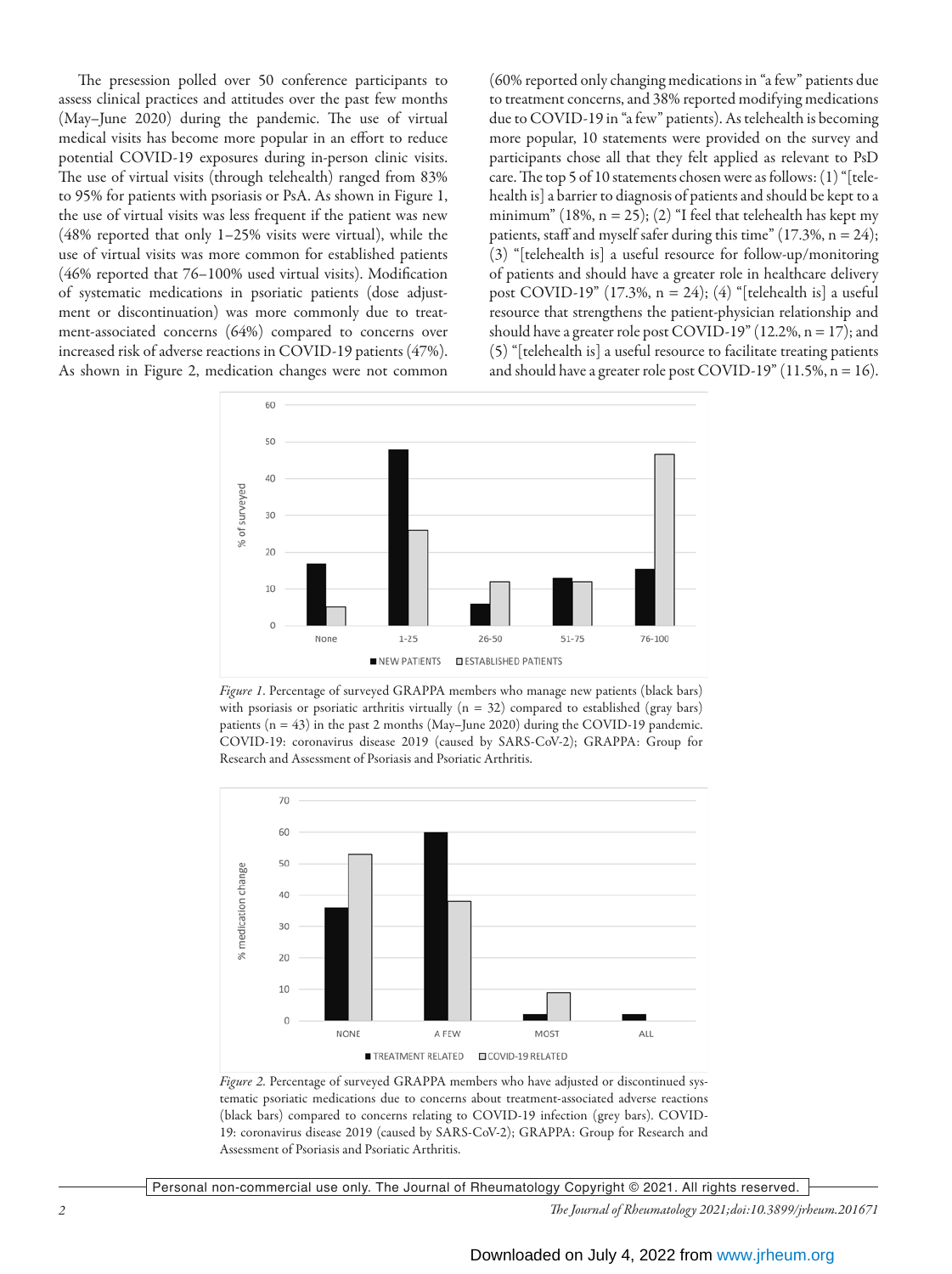### An Overview of COVID-19 Pandemic and Rheumatology by Leonard Calabrese

As of December 2020, we are now nearly a year into the COVID-19 epidemic and there have been several iterations of recommendations from both the American College of Rheumatology (ACR) and the European League Against Rheumatism that are very much in alignment with the National Psoriasis Foundation (NPF).

There are 2 questions at hand at this time that deserve careful monitoring. First, what do we know about the outcomes of immune-mediated inflammatory disease (IMID) populations with COVID-19, especially those on targeted therapies? Fortunately, we now have data from 3 registries trying to address this question, including the COVID-19 Global Rheumatology Alliance, the STOP-IBD registry, and the PsoProtect. The Global Rheumatology Alliance has demonstrated that, in general, patients with rheumatic disease have similar COVID-19 disease symptoms to the general population unless their cases are complicated by comorbidities (e.g., diabetes, morbid obesity, cardiovascular disease). Other documented factors affecting outcomes were the negative effects of having uncontrolled disease, reminding us of the importance of maintaining therapies during the pandemic. Regarding the important question on the effects of targeted therapies and other treatments, 4 drugs correlated with an increased risk of death, namely being on no disease-modifying antirheumatic drug (DMARD) at all, or being on sulfasalazine, rituximab (RTX), or prednisone in daily doses of 10 mg or greater. Other biologics were not associated with increased risks. Being on a TNF inhibitor was associated with a lower rate of severe outcomes and this was corroborated by information from both the STOP-IBD database and PsoProtect database. Collectively, these data support the general guidelines across specialties that advocate for standard treatment with the goal of tight control of disease activity and minimal doses of glucocorticoids (GCs).

The second question was, "What should we be telling our patients regarding the COVID-19 vaccine?" Clearly this is a moving target, since as of December 2020 we have only begun to roll out COVID-19 vaccines to tier 1 patients, which does not include IMID patients. We have no data on efficacy or safety in patients with IMID who require immunosuppressive therapies. I do not see any major initial issues in recommending the COVID-19 mRNA vaccines for patients with IMID and, unless they are on the most immunosuppressive agents demonstrative of inhibiting vaccine responses (i.e., RTX, methotrexate [MTX]), they are predicated to respond; however, this must be studied carefully. All leading COVID-19 vaccines under development are nonliving vaccines, so they do not pose the risks of that class of vaccines. We wait early vaccine trials in IMID patients receiving various immunosuppressive therapies.

# COVID-19 in NYC: The New York University Experience by Rebecca Haberman

By March 2020, NYC had become the new epicenter of the COVID-19 infection in the US. The first case was reported on February 29, 2020, and by the end of June, NYC had already seen 210,908 reported cases and 17,753 deaths. In response, New York University (NYU) Langone Health transformed virtually overnight. Empty wards were reopened and all existing units were quickly converted into intensive care units (ICUs) and high-acuity wards. To put it into perspective, as of May 17, 2020, there were 2376 patients with COVID-19 admitted, 526 of whom required ICU-level care. Providers from every department were recruited to deliver inpatient care to these patients.

Our outpatient rheumatology care became almost completely composed of telehealth visits. Telehealth was found to have benefits over in-person care, but it also has its limitations. It provides ease and accessibility to patients, prevents any exposure to COVID-19 from the office or during a commute, and can add a sense of intimacy to see patients in their home environments. However, it is difficult to perform an accurate physical examination, obtain needed laboratory tests, or do imaging. There is also no substitute for physical touch and seeing a patient's body language. In all, we found telehealth to be much more suitable for established patients and much harder to utilize for new patient visits.

Whether in person, by telehealth, by phone, or by electronic messaging, however, we received one question over and over from our patients: "What do I do with my medications?" Unfortunately, we were limited by a vacuum of evidence on this question. To fill this gap, we established Web-based Assessment of Autoimmune, Immune-Mediated, and Rheumatic Patients during the COVID-19 Pandemic (WARCOV), a prospective cohort study of patients with IMID, including inflammatory arthritis, psoriasis, and inflammatory bowel disease, during the COVID-19 pandemic. Our first aim was to characterize the symptomatology and disease course of patients with IMID who were infected with COVID-19. Our initial analysis found a 16% hospitalization rate in 86 patients with IMID and identified GCs as a possible risk factor for hospitalization. We followed this up with a study looking at the first 103 patients with inflammatory arthritis (including rheumatoid arthritis, PsA, and ankylosing spondylitis; unpublished data). We found a hospitalization rate of 26%, which was similar to the hospitalization rate of the general NYC population at that time, and a death rate of 4%. Hospitalized patients were more likely to be older and have comorbid hypertension or chronic obstructive pulmonary disease, similar to characteristics predicting the need for hospitalization in the general population. In terms of immunomodulatory medications, we found that chronic use of GCs, even at doses of less than 10 mg of prednisone daily (or the equivalent), increased the risk of hospitalization. As an overall group, anticytokine therapies did not affect COVID-19 outcomes.

Our research progresses as we continue to recruit patients, focusing on (1) determining the incidence of COVID-19 in our inflammatory arthritis and psoriasis populations, and (2) identifying clinical and basic factors that may prevent the development of COVID-19 symptoms.

# The Patient's Perspective on COVID-19 and PsD by Rodrigo Firmino

To determine how the COVID-19 pandemic was affecting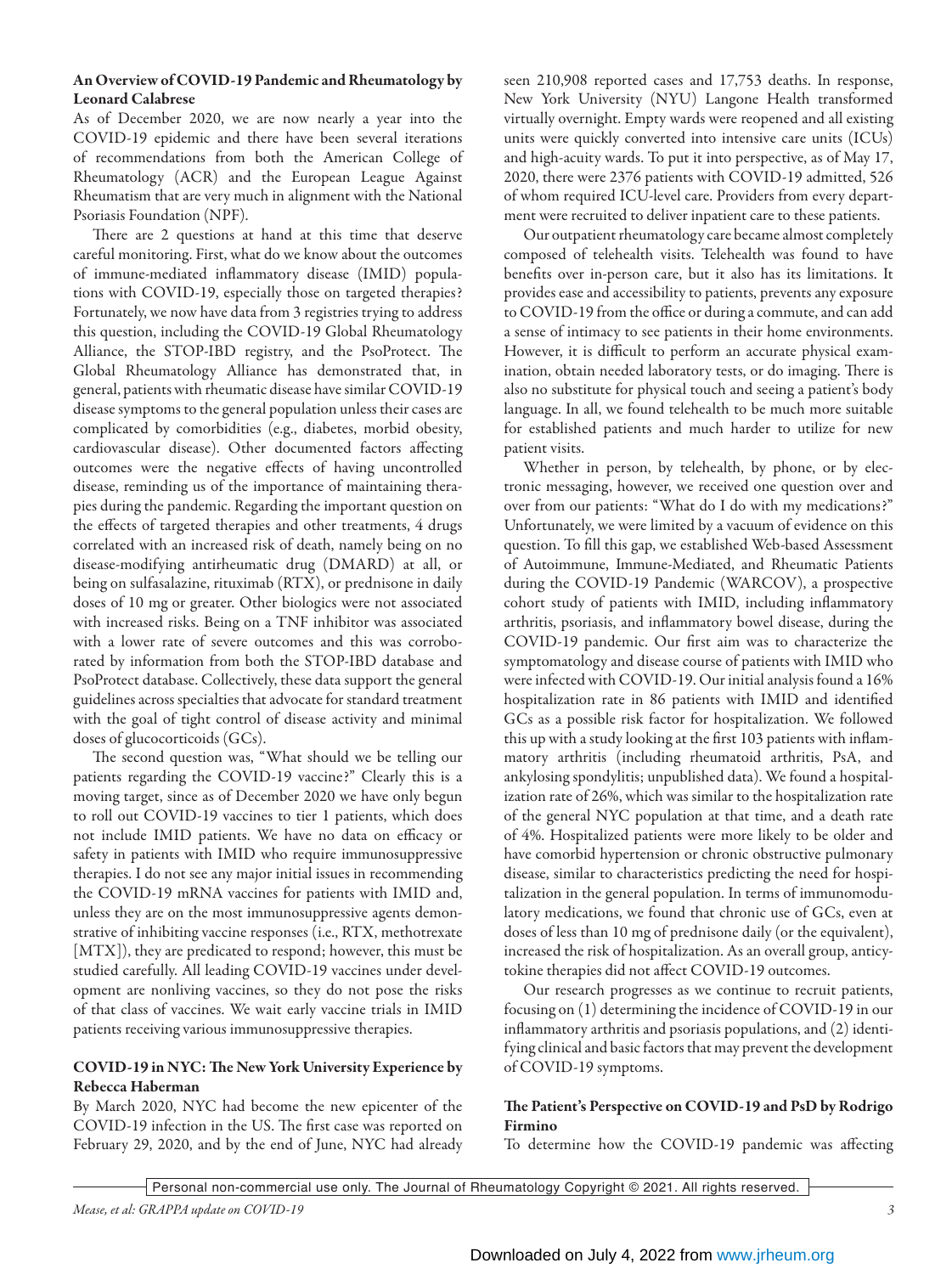patients with PsD, we conducted a survey among our group of Patient Research Partners (PRPs). Our aims were to help doctors understand the patient's perspective concerning the new COVID-19 pandemic in relation to PsD, to provide doctors with patients' views on the use of telehealth, and to identify questions and concerns directly from patients.

The PRP group is small but heterogeneous. Thus, experiences vary due to different ways in which PsD and COVID-19 are tackled in each country. The survey was formed by a 4-block questionnaire, with anonymous answers from Google Forms with the following blocks: (1) perceptions from PRPs who have not contracted COVID-19; (2) perceptions from PRPs who have contracted COVID-19; (3) experience with telehealth; and (4) questions for panelists. An important distinction among all responses is that only 1 patient declared the possibility of having contracted COVID-19, diagnosed by symptoms. This patient reported more active PsD and a longer path to recovery from COVID-19 compared to their partner.

Regarding patients' general perceptions of COVID-19 and its severity, the majority of PRPs raised concerns about the possibility of contracting the disease. Many—but not all—PRPs are more concerned about the risk from their immunosuppressive medications than about the risk from PsD itself. About 70% of respondents were concerned with having a more severe response to COVID-19, due either to their disease or the nature of their medications. With the exception of the PRP who contracted COVID-19, treatments for PsD were not changed. There was also a list of other broader issues, which can be summarized in 3 main groups: (1) issues related to mental health, anxiety, and emotions, mainly induced by the conditions surrounding the pandemic and doubts related to COVID-19; (2) the possibility of contracting COVID-19, but also of being severely affected by it; and (3) a permanent state of vigilance to remain as safe as possible and uncertainty about the time it will take to get back to normal.

Regarding the use of remote consultations, the majority of PRPs (80%) had some experience with telehealth during the COVID-19 pandemic, with access to this being reported as fast or very fast for most PRPs. There was a general concern about doctors being less able to identify issues that come through more nonverbal cues, such as fatigue and mental well-being. This was also due to patients feeling less confident or empowered who may not present their concerns as completely over the phone/ video in comparison to a face-to-face visit, when a doctor may be able to probe, and again pick up on the nonverbal cues.

Finally, PRPs pointed out that reliable information would help patients cope better with the risk of COVID-19 infection. While there was general concern about the risk of catching COVID-19 and having a more severe experience, as well as with mental well-being and stress during the pandemic, patients see telehealth as a good alternative, especially in times of restricted access to face-to-face consultations.

### An Infectious Disease Physician's Perspective on COVID-19 by Kevin Winthrop

My optimism displayed during the GRAPPA 2020 meeting

about having some solutions in place by the end of the year is somewhat diminished, as here we are at the end of the year with historic caseloads across the US, Asia, and Europe. There have been many advances and exciting developments since the time of the GRAPPA meeting in July 2020. The ability to test patients has improved, the ability to treat patients has improved, in-hospital mortality (i.e., the percent of sick patients who die) has decreased, and we have started to vaccinate healthcare workers in the US and Europe. The next 3 months will be critical, as the virus has established itself as endemic, and in my mind, clearly displays a seasonality in following weather that forces people to congregate indoors (e.g., cold weather in Oregon and hot weather in Georgia).

While we lack the blockbuster COVID-19 therapy we were hoping for, the therapies studied to date and their results are promising. The antiviral approaches, namely remdesivir and the monoclonal antispike protein antibodies, have some efficacy if used very early on during disease, but lack efficacy if employed later in the disease course. Conversely, the use of antiinflammatory therapies has been effective if started later in the disease course but will likely hurt or have no value if started too early. To date, the only antiinflammatory compounds to show efficacy convincingly in randomized controlled trials (RCTs) has been dexamethasone. The interleukin (IL)-6–blocking therapies have failed to meet their primary endpoints in nearly all RCTs. Interestingly, the Janus kinase inhibitor ( JAKi) baricitinib was recently given emergency use authorization by US Food and Drug Administration for showing efficacy when given on top of the antiviral remdesivir. While the benefits of this intervention were modest, they suggested efficacy, and I suspect baricitinib is providing benefit in 2 ways, being both antiviral and antiinflammatory. A number of other compounds are still in development, and I anxiously look forward to the results of RCTs using anakinra, abatacept (ABA), IL-17 blockers, and other compounds.

Finally, a word on vaccination: We have witnessed emergency authorization for 2 mRNA vaccines in the last week (December 2020). Both vaccines (Pfizer and Moderna) have reported efficacies of over 90% and both appear safe in trials consisting of 30,000–40,000 patients. Reactogenicity is fairly common (local or systemic vaccine reactions such as myalgia, fever, and arthralgia), particularly among younger people, but these reactions are self-limited and generally mild. The most common questions I get from rheumatologists and patients are: "Should I receive the vaccine and is it safe for me?" and "Will my DMARD negatively affect the efficacy of the vaccination, and should I temporarily stop them around the time of vaccination?" To address the first question: Yes, patients should get vaccinated when they have access to the vaccine. Yes, they are safe, although the chance of the vaccines causing flares of underlying autoimmune disease is an open question. These types of vaccines elicit a strong type 1 interferon response, so it is quite possible they could potentiate a flare. Good disease control should diminish any potential flare risk, as would the continued use of DMARDs during the vaccination. The second question was about whether DMARDs will diminish immunogenicity and efficacy of the vaccines. It is possible certain DMARDs will

Personal non-commercial use only. The Journal of Rheumatology Copyright © 2021. All rights reserved. Personal non-commercial use only. The Journal of Rheumatology Copyright © 2021. All rights reserved.

*4 The Journal of Rheumatology 2021;doi:10.3899/jrheum.201671*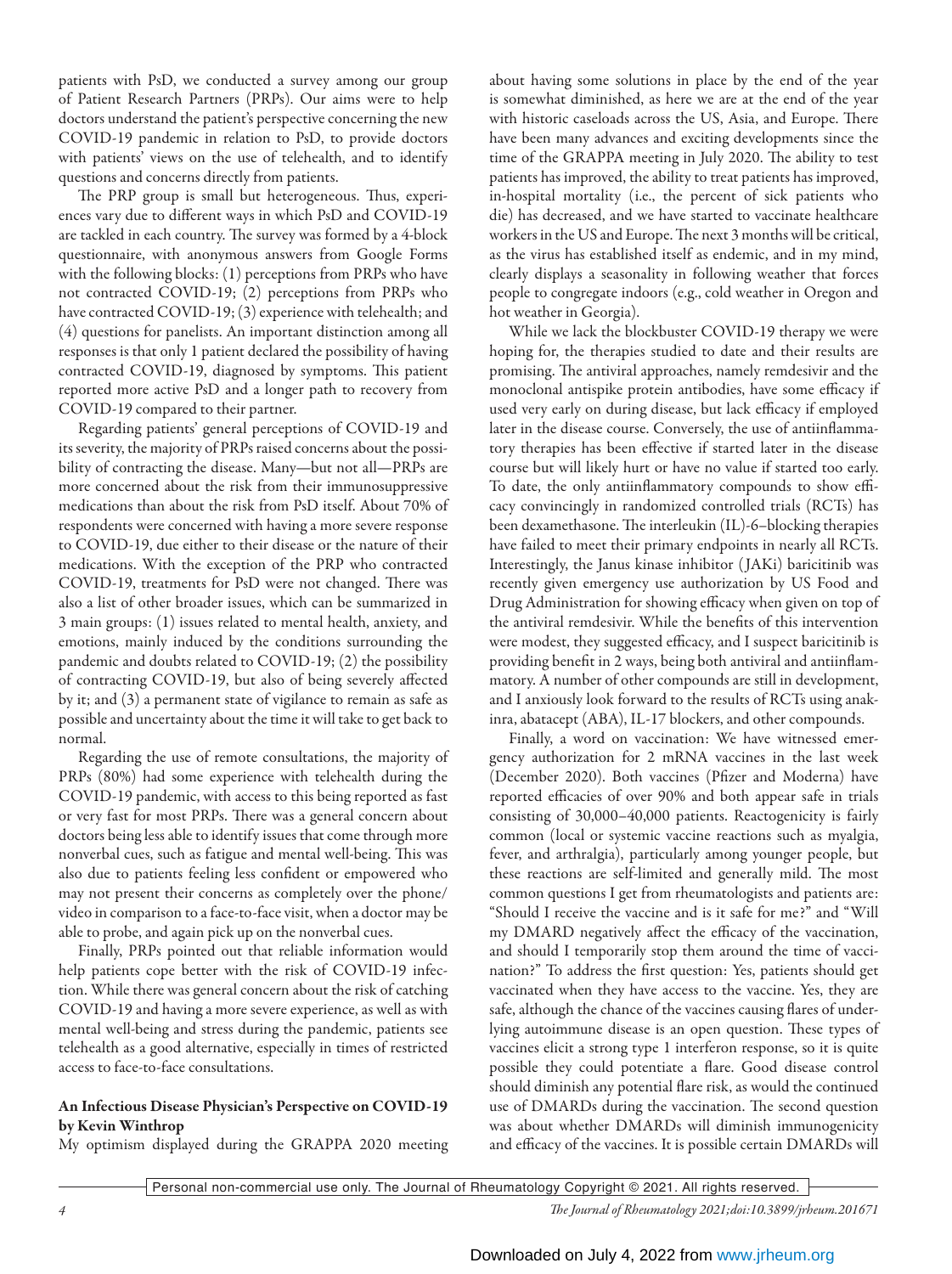do so, particularly those that interfere with interferon signaling (e.g., JAKi). MTX has been shown to diminish pneumococcal and influenza responses. ABA likely would diminish responses to T cell–dependent vaccines. RTX of course annihilates humoral responses to vaccines, and any vaccine should be given as far as possible from its last infusion. That said, it is hard to extrapolate our experiences with any of these or other DMARDs and this new mRNA vaccine platform. I and others are planning studies to address these questions. Stay tuned and get vaccinated when you can!

## A Dermatologist's Perspective on COVID-19 by Kristina Callis Duffin

Early in the pandemic, dermatologic manifestations of COVID-19 were underreported, with early reports emerging from China citing just a "rash."1 As the world gained more experience and information about COVID-19, numerous dermatologic findings associated with the disease were described. The first published classification categorized them into 4 groups: (1) blanching rashes (mild, urticarial, or morbilliform eruptions; (2) nonblanching (vascular) rashes (petechial, livedo reticularis–like, pernio- or chilblains-like [dubbed "COVID-toes"], or severe vasculopathies), (3) vesicular eruptions (that look like varicella clinically but not histologically), and (4) multisystem inflammatory syndrome in children that was initially described as "Kawasaki-like" but with several clinical differences.<sup>2</sup>

By the summer of 2020, a few observations of cutaneous psoriasis associated with COVID-19 were published. Viral infections are known to flare psoriasis, and 1 case of guttate psoriasis during COVID-19 infection has been reported.3 One case report described a patient with a flare of psoriasis following COVID-19 infection, which regressed with therapies given for COVID-19 (hydroxychloroquine [HCQ], azithromycin, oseltamivir, and inhaled steroids).4 However, another report described a widespread exacerbation of psoriasis following administration of HCQ and oseltamivir.<sup>5</sup> Flare of psoriasis with HCQ is well described, and a recent literature review of 18 cases suggested that *de novo* psoriasis can occur.6 Additionally, it is general knowledge that concomitant systemic corticosteroids, including dexamethasone, may pose a risk of serious flare or new onset of pustular psoriasis.

Pandemic-associated adverse cutaneous events, such as irritant or allergic contact dermatitis related to the use of personal protective equipment (PPE) and frequent handwashing or sanitizing, were reported following the SARS-CoV-1 outbreak.7 Mask-induced psoriasis from rubbing, resulting in the Koebner phenomenon, has also been reported.8 Patients with psoriasis on their hands may be at increased risk of concomitant irritant and allergic contact dermatitis flaring their psoriasis as well.

Early in the pandemic, many dermatology journals published opinion-based letters and editorials raising questions around the risk-benefit ratio of prescribing immunosuppressants and biologics for cutaneous disease. Anecdotally, this concern caused many patients and their healthcare providers to interrupt systemic agents and biologics, or hold off on starting them. Now that there are more data supporting the absence of independent risk related to biologic use, organizations such as GRAPPA, ACR, and NPF are reviewing recommendations, and the opinion is largely to not stop biologics.9

## Discussion Session

Lori Schick, a PRP from Toronto, Canada, commented that she had learned a good deal from the session lectures, including the fact that, at least at the moment, evidence suggested that having psoriasis and/or PsA does not add to the risk of contracting COVID-19 or having a more severe course if contracted, nor did the immunomodulatory medicines being employed for treatment add to such risk. She reflected that PRPs in GRAPPA had not had much concern about the former issue, but did express that there was considerable concern about the risks involved with being on immunomodulatory medicines. She also focused on discussing the mental health effect of the pandemic as being considerable. Regarding telehealth, she pointed out that patients could significantly differ, with some feeling less empowered to represent themselves well in a virtual environment, especially those whose relationship with their healthcare practitioner was not as deep and established. She pointed out the importance of not being able to read body language in the virtual interaction.

Leonard Calabrese was asked, "Why is there a 40% less risk for hospitalization reported in the early data from the Global Rheumatic Disease and COVID-19 registry for COVID-19– infected patients who had been on TNF inhibitors?" The response was to take this data, as well as other early data, "with a grain of salt"—that is, that we will be constantly revising our understanding of this and other points as the weeks and months go by and as we have more data available.

Jose Scher, along with Rebecca Haberman, helped staff inpatient units at NYU during the height of the spring pandemic. At first, careful wearing of PPE was "spotty," but when 2 of the staff became infected after not diligently masking, PPE was taken more seriously. Even those who were infected, after fully recovering, were back on the wards, testifying to the dedication of staff. Rebecca was in the COVID-19 ICU, where strict PPE usage was maintained, and no one in that setting became infected.

*When to restart biologics or targeted synthetic DMARDs after recovering from COVID-19?* Jose Scher pointed out that some of their rheumatic disease patients did not stop these medicines during the time of their COVID-19 infection, while others did. There is no clear guidance regarding the question, but Scher suggested "perhaps 2 weeks" after resolution of COVID-19 symptoms would be a good time to resume these medications. There was general consensus among the panel that steroids, especially higher-dose steroids, should be avoided as much as possible. The exception could be the very ill ICU patients who are in a "cytokine storm," during which dexamethasone has shown some evidence of benefit. There remains a debate about whether or not MTX should be stopped when patients develop a COVID-19 infection.

Kristina Callis Duffin and Joseph Merola discussed "COVID toes," which appears to be a vasculopathy similar to chilblains. Although much of the condition could be a vasculitis response